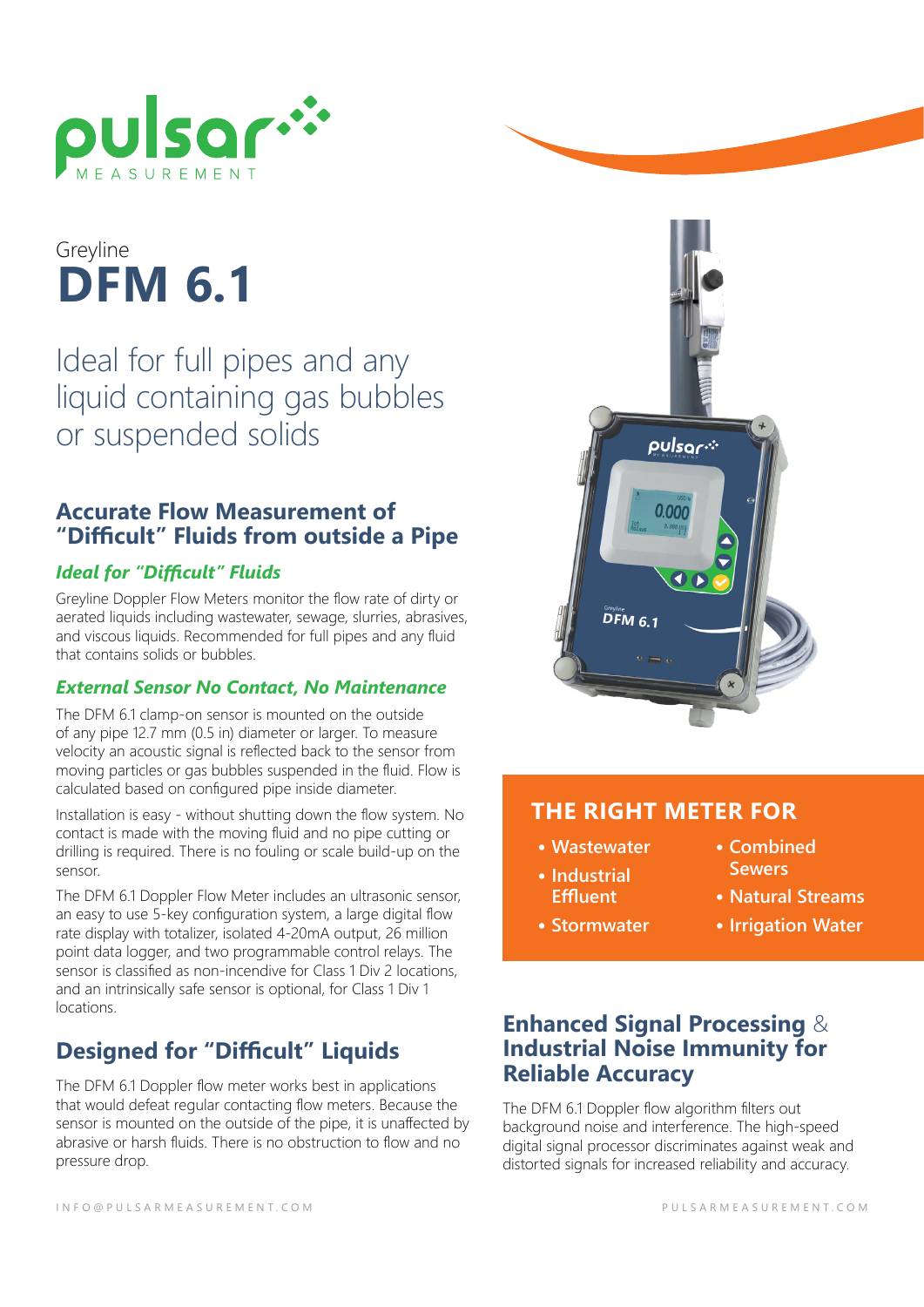

## **Easy to Install**

Each DFM 6.1 Doppler Flow Meter includes a clamp-on ultrasonic sensor, an adjustable stainless steel mounting clamp, and sensor coupling compound. The sensor fits on the outside of any pipe diameter 12.7 mm (0.5 in) or larger. It takes just a few minutes to install. There is no need to shut down flow.

## **Simple, Single-Head Sensor design**

Ultrasonic signals are transmitted and received from a single-head sensor. The mounting clamp (included) ensures correct sensor alignment on horizontal or vertical pipes. The DFM 6.1 automatically self-tunes to the cable length up to 152.4 m (500 ft).

## **Works On All Common Pipe Materials**

The Greyline DFM 6.1 Flow Meter measures flow in PVC, carbon steel, stainless steel, cast iron, HDPE, ductile iron, and concrete-lined ductile iron... any pipe material that conducts ultrasound. Doppler signals cannot transmit through pipe walls which contain air pockets (e.g. concrete or wood), or loose pipe liners (with an air gap between the liner and pipe wall).

## **Backlit Display with Easy to Use, 5-key Menu System**

Configuration is easy with the new DFM 6.1 user-friendly menu system. Press the arrow keys to scroll through menus, change settings, and enter calibration values. You can select English, French, or Spanish menus, enable a password to protect settings, and control the brightness of the digital display.

#### **Reverse Flow Measurement**

0.000 Tot<br>Relays 0.000 US

The DFM 6.1 measures flow in either direction and displays positive or negative values. You can control the totalizer to subtract reverse flow or to totalize forward flow only. The 4mA setting can also be adjusted to a negative flow setting.

## **26 Million Point Data Logger**

The DFM 6.1 Doppler Flow Meter comes standard with a built-in 26 million point data logger. It includes Windows software to display flow charts and tables and to create dynamic flow reports. Just plug in a standard USB flash drive and log files are downloaded automatically.



## **Principle of Operation**

The DFM 6.1 sensor transmits continuous high-frequency sound through the pipe wall into the flowing liquid.

Sound is reflected to the sensor from particles or gas bubbles in the liquid. If the liquid is flowing, the reflected sound returns at an altered frequency (the Doppler effect). The DFM 6.1 continuously measures this frequency shift to accurately measure velocity.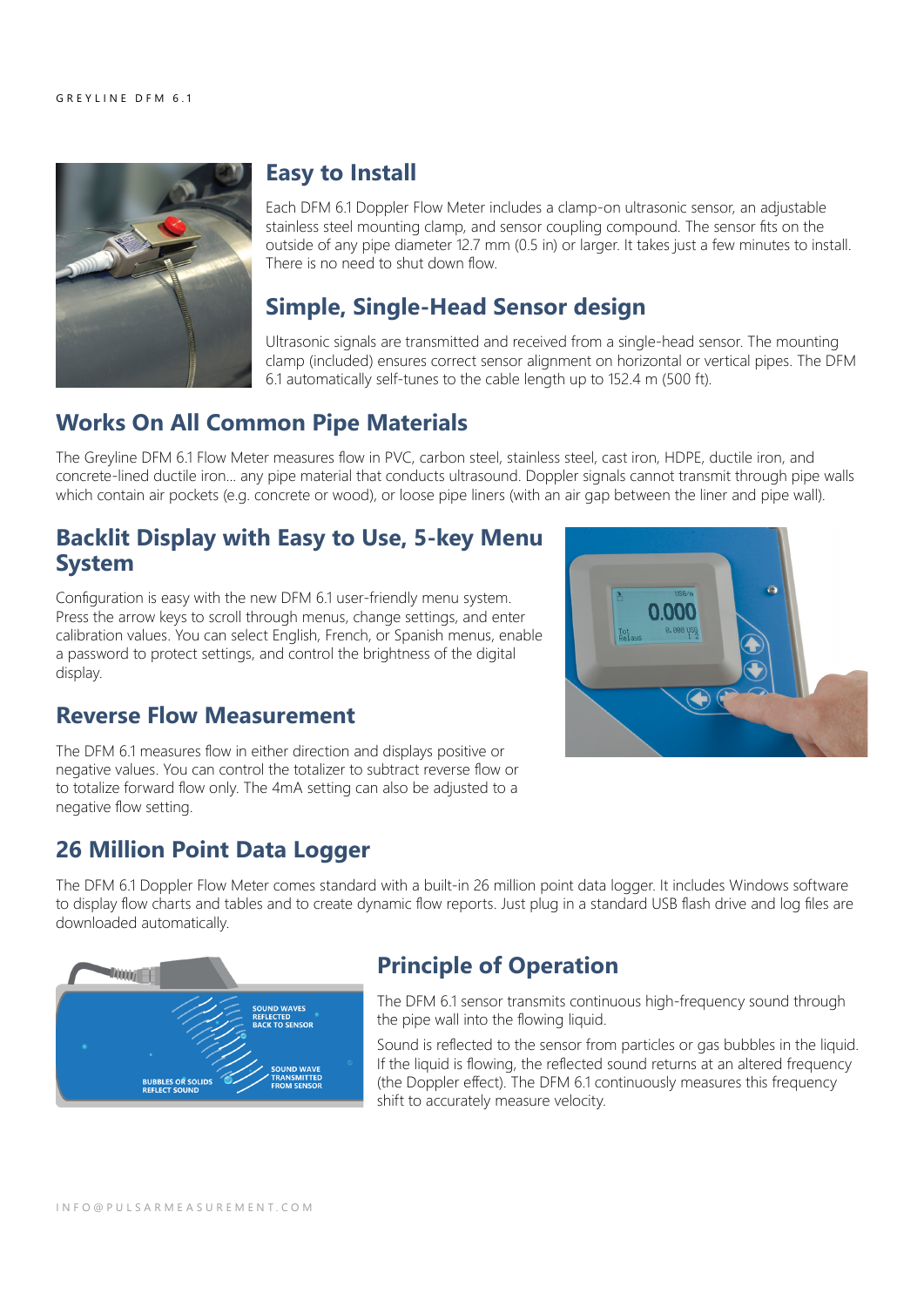

## **Technical Specifications**

#### **GENERAL SPECIFICATIONS**

| <b>Operating Parameters:</b>             | Liquids containing suspended solids or bubbles minimum size of 100 microns, minimum concentration 75 ppm                                                                                               |
|------------------------------------------|--------------------------------------------------------------------------------------------------------------------------------------------------------------------------------------------------------|
| Programming:                             | Built-in 5-button keypad with English, French, or Spanish language selection                                                                                                                           |
| <b>Electronics Enclosure:</b>            | NEMA4X (IP66) polyester with a clear polycarbonate face                                                                                                                                                |
| <b>Accuracy:</b>                         | ±2% of reading or 30 mm/s (1.2 in/s) whichever is greater. Requires solids or bubbles minimum size of 100 microns,<br>minimum concentration 75 ppm. Repeatability: $\pm 0.1\%$ , Linearity $\pm 0.5\%$ |
| Display:                                 | White, backlit matrix — displays flow rate, relay states, 16-digit totalizer, operating mode, and calibration menu                                                                                     |
| <b>Power Input:</b>                      | • 100-240 V AC 5,060 Hz, 10 VA maximum<br>• Optional: 9-32 V DC, 10 W maximum                                                                                                                          |
| <b>Analog Output:</b>                    | Isolated 4-20mA (1 kΩ load max.) or 0-5 VC (field selectable)                                                                                                                                          |
| <b>Control Relays:</b>                   | Qty 2, rated 5 A SPDT, programmable flow alarm, and/or proportional pulse                                                                                                                              |
| Data Logger:                             | Built-in 26 million point logger with USB output and Windows software                                                                                                                                  |
| <b>Operating Temp.</b><br>(Electronics): | -23 °C to 60 °C (-10 °F to 140 °F)                                                                                                                                                                     |
| <b>Approximate Shipping</b><br>Weight:   | 6.3 kg (14 lb)                                                                                                                                                                                         |
| <b>Approvals:</b>                        | CE, CSA/UL/EN 61010-1                                                                                                                                                                                  |

#### **TRANSDUCER SPECIFICATIONS**

| Transducer:                     | SE4 single-head stainless steel ultrasonic with 7.6 m (25 ft) shielded cable and designed to withstand accidental<br>submersion to 10 psi.                                                                                                                                          |
|---------------------------------|-------------------------------------------------------------------------------------------------------------------------------------------------------------------------------------------------------------------------------------------------------------------------------------|
| <b>Pipe Diameter:</b>           | Any pipe ID from 12.7 mm to 4.5 m (0.5 in to 15 ft)                                                                                                                                                                                                                                 |
| <b>Flow Rate Range:</b>         | $\pm$ 460 mm/s to 12.2 m/s ( $\pm$ 1.5 in/s to 40 ft/s) in most applications                                                                                                                                                                                                        |
| <b>Pipe Materials:</b>          | Steel, stainless steel, cast iron, ductile iron, concrete lined ductile iron, PVC, HDPE, or any contiguous pipe material<br>that conducts sound, including lined pipes with liner bonded to pipe wall. Avoid pipes with loose insertion liners<br>and pipe walls which contain air. |
| <b>Operating Temperature:</b>   | -40 °C to 150 °C (-40 °F to 300 °F)                                                                                                                                                                                                                                                 |
| <b>Transducer Mounting Kit:</b> | Adjustable stainless steel mounting kit for pipes 12.7 mm (0.5 in) ID or larger.                                                                                                                                                                                                    |
| <b>Hazardous Locations:</b>     | Intrinsic Safety Barriers for sensor mounting in Class I, II, III, Div I, II, Groups C, D, E, F, G, hazardous locations                                                                                                                                                             |

#### **POPULAR OPTIONS**

| <b>Industrial Automation</b><br><b>Protocols:</b> | Modbus RTU via RS485 or HART (field selectable)                                                                                                             |
|---------------------------------------------------|-------------------------------------------------------------------------------------------------------------------------------------------------------------|
| <b>Transducer Cables:</b>                         | • 15.2 m (50 ft) continuous shielded coaxial pair<br>. 30.5 m (100 ft) continuous shielded coaxial pair, or splice up to 152.4 m (500 ft) with juntion box. |
| <b>Enclosure Heater:</b>                          | Thermostatically controlled to -40 $°C$ (-40 $°F$ )                                                                                                         |
| Sunscreen:                                        | Enclosure sunscreen for outdoor installations                                                                                                               |